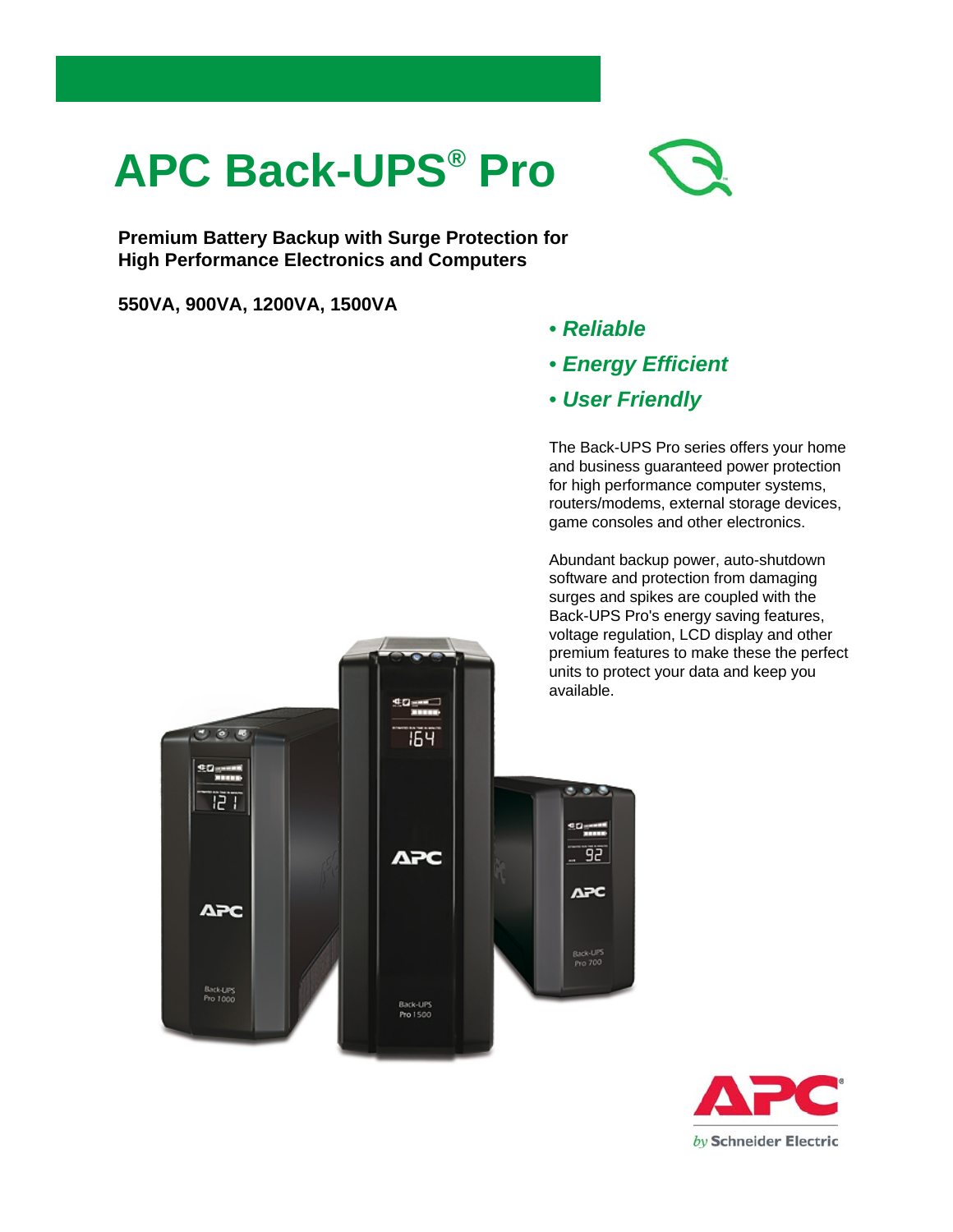# **APC Back-UPS Pro Features**

**2**

**3**

**4**

**5**

**Standard on all Back-UPS Pro models**





**LCD (Liquid Crystal Display)** gives utility and battery backup the status. **1**

**Automatic Voltage Regulation (AVR)** instantly corrects voltage fluctuations so you can work indefinitely through brownouts and overvoltages.



**"Surge Only" Outlets** protect printers, faxes or other equipment without reducing battery capacity. (Includes power-saving "*Controlled*" outlets).

**Data Line Surge Protection** guards against surges and spikes traveling over telephone and network data lines.



**Auto Shutdown Software** allows management of the Back-UPS from your computer



**Push Button Circuit Breaker** enables quick recovery from overloads.





**Automatic Diagnostic Testing** ensures your unit is ready when you need it.



**External Battery Pack Compatibility** dramatically increases run time. (BR1500GI only)

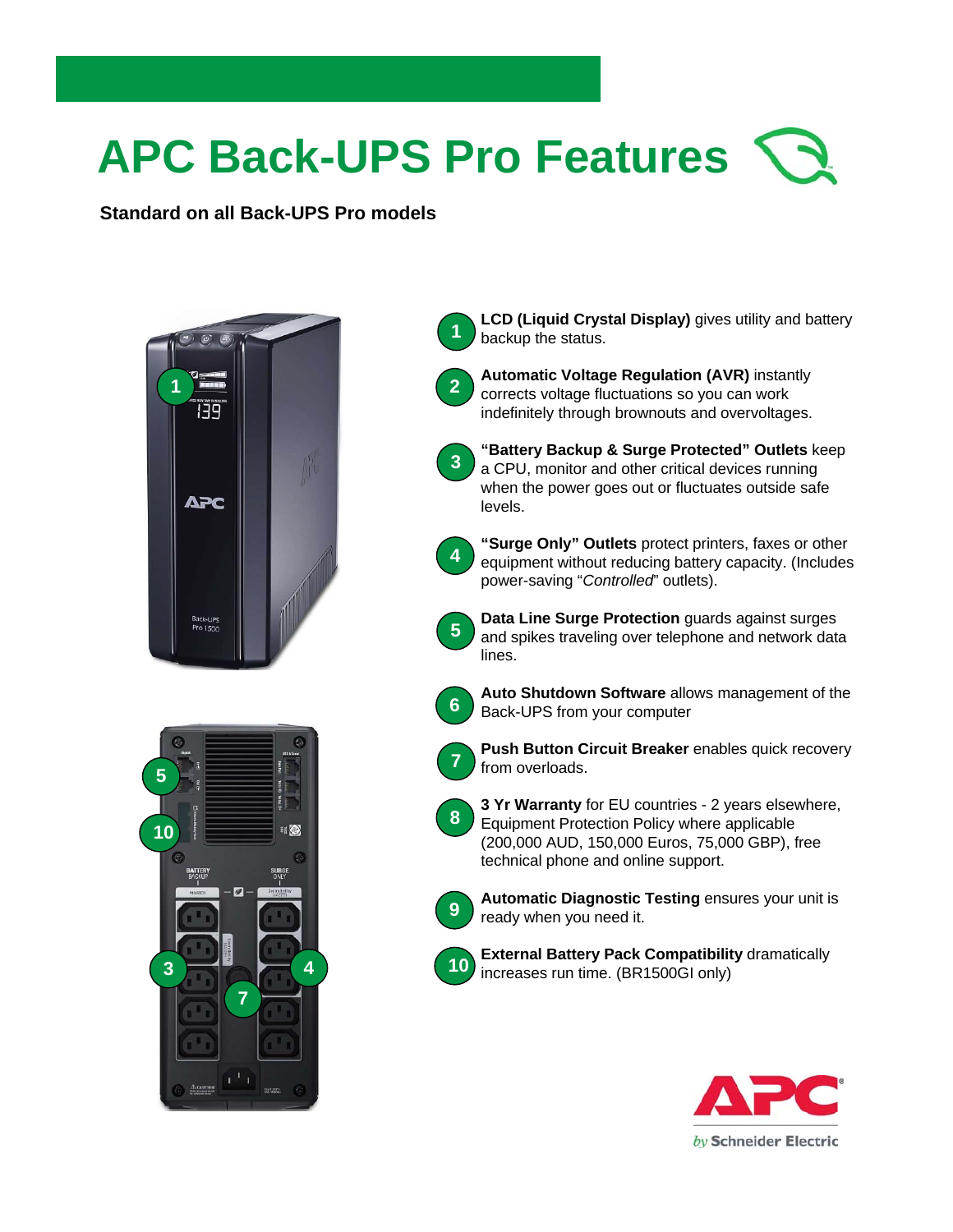### **APC Back-UPS Pro LCD Display**

**Easy to read status of utility and battery backup conditions**



**Parameters Displayed:**

- Input Power (On Battery/On Utility)
- Input Voltage
- Output Voltage
- Output Frequency
- Load (Watts, % of Capacity, Graphic Display)
- Overload
- AVR Working
- System Fault
- Replace Battery
- Battery Charge Status (Graphic Display)
- Estimated Run Time
- Power Saving Mode (Enabled/Disabled)
- Mute (Enabled/Disabled)
- Number of Power Events

#### **APC PowerChute® Personal Edition**

**Easy-to-use safe system shutdown software with power and energy management features**



- Easy to read view of current power conditions.
- Displays daily energy consumption and cost of powering your equipment.
- Saves money by allowing you to choose an energy management plan that fits your needs.
- Prevents data corruption by saving files and shutting down your system during extended power outages or low battery condition.
- Monitors system, and logs utility power problems and battery conditions
- Allows you to configure Back-UPS options like voltage transfer settings, silencing alarms during night hours, shutdown parameters, energy management features, etc.)
- Easy Installation takes the guesswork out of configuration for first-time users with a jargon-free help feature. (USB and serial interface).